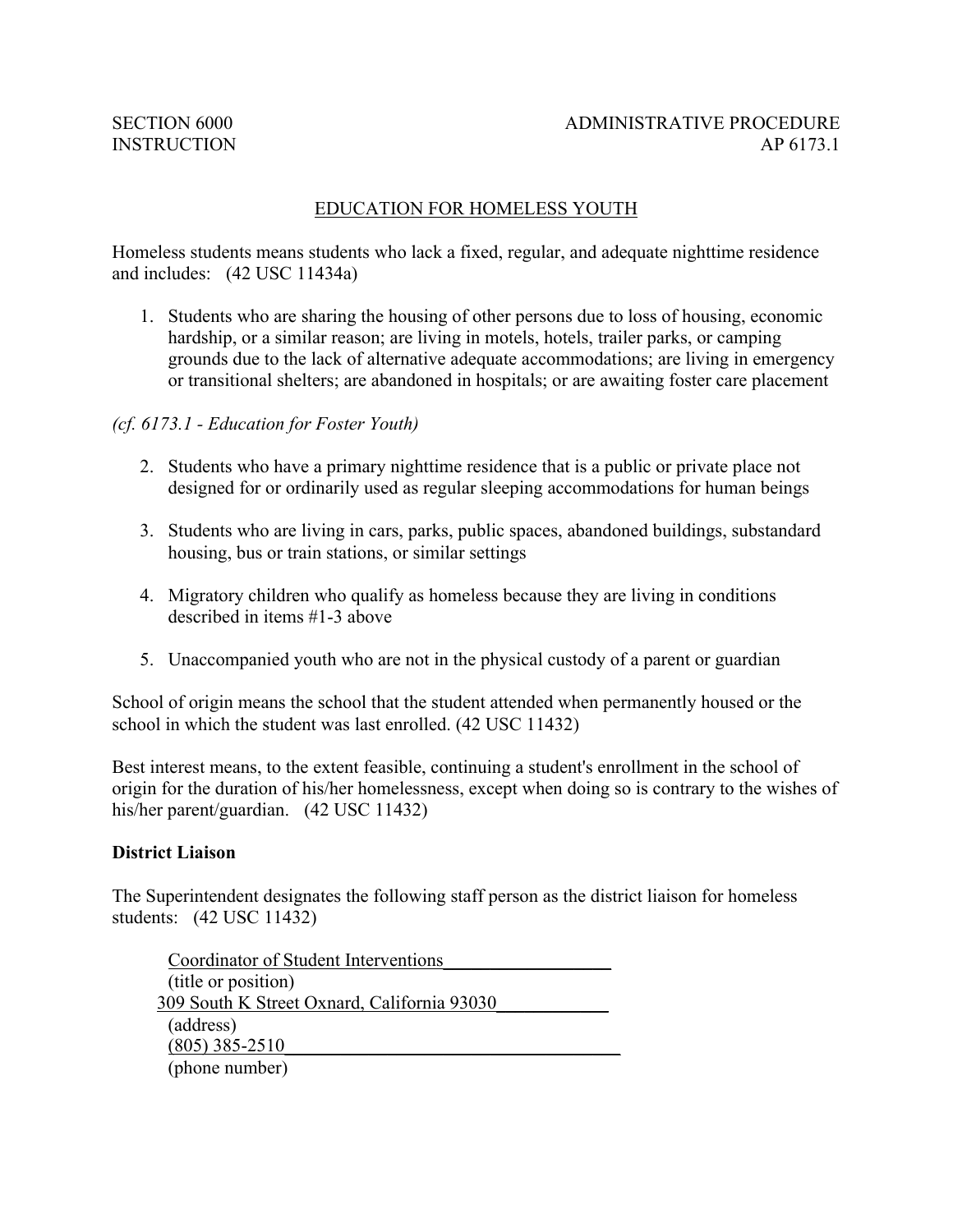The district's liaison for homeless students shall work with counselors, counselors of special programs, student intervention specialist and other staff at sites to: (Education Code 48852.5; 42 USC 11432)

1. Ensure that homeless students are identified by school personnel and through coordinated activities with other entities and agencies

*(cf. 1400 - Relations between Other Governmental Agencies and the Schools) (cf. 3553 - Free and Reduced-Price Meals) (cf. 5141.6 - School Health Services)*

- 2. Ensure that homeless students enroll in, and have a full and equal opportunity to succeed in, district schools
- 3. Ensure that homeless families and students receive educational services for which they are eligible
- 4. Inform parents/guardians of the educational and related opportunities available to their children and ensure that they are provided with meaningful opportunities to participate in the education of their children

*(cf. 5145.6 - Parental Notifications)*

- 5. Disseminate notice of the educational rights of homeless students in district schools that provide services to homeless children and at places where they receive services, such as schools, family shelters, and hunger relief agencies (soup kitchens)
- 6. Mediate enrollment disputes in accordance with law, Board policy, and administrative regulation
- 7. Fully inform parents/guardians of all transportation services

# *(cf. 3250 - Transportation Fees)*

*(cf. 3541 - Transportation Routes and Services)*

8. When notified pursuant to Education Code 48918.1, assist, facilitate, or represent a homeless student who is undergoing a disciplinary proceeding that could result in his/her expulsion

# *(cf. 5144.1 - Suspension and Expulsion/Due Process)*

9. When notified pursuant to Education Code 48915.5, participate in an individualized education program team meeting to make a manifestation determination regarding the behavior of a student with a disability

# *(cf. 5144.2 - Suspension and Expulsion/Due Process (Students with Disabilities))*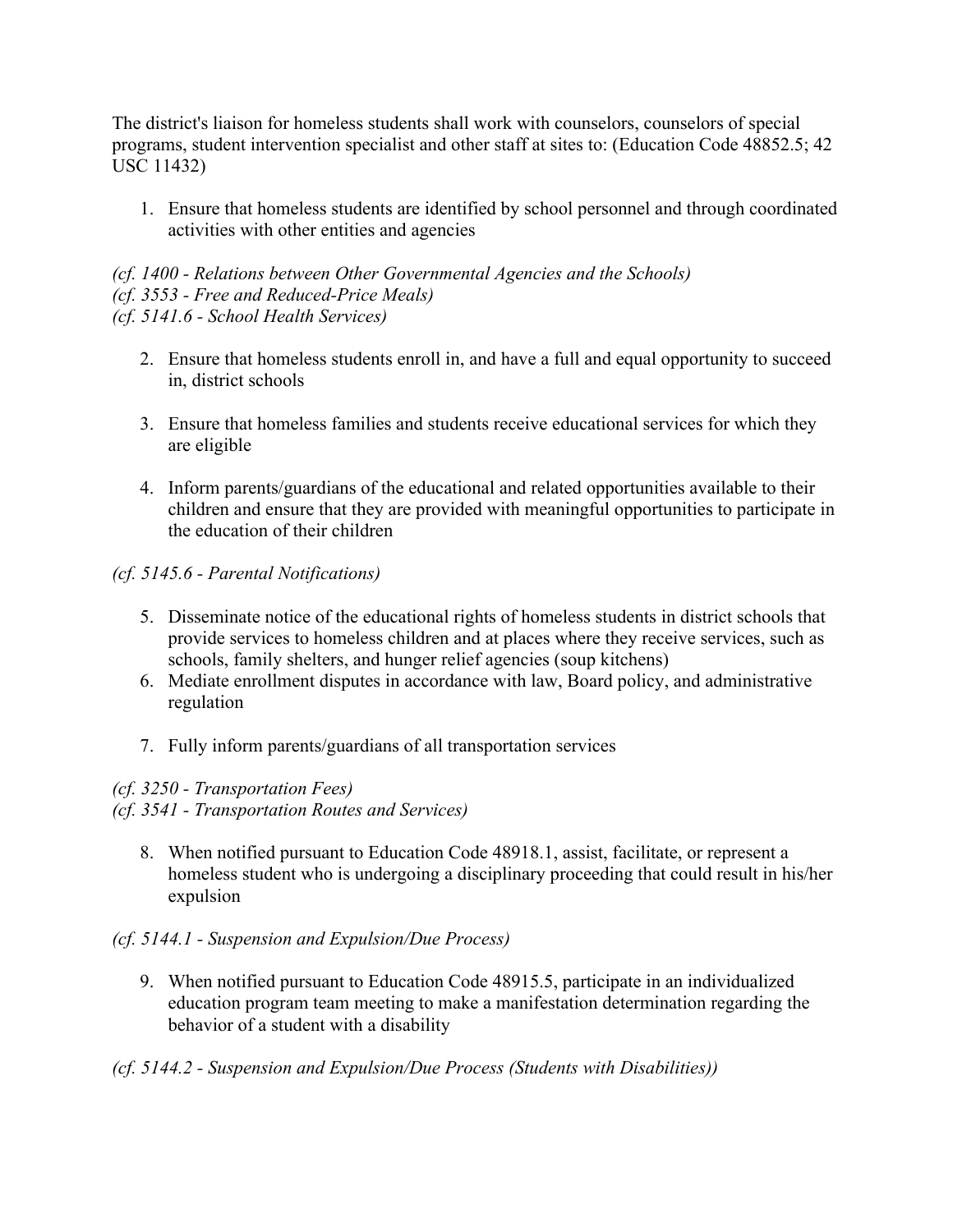10. Assist a homeless student to obtain records necessary for his/her enrollment into or transfer out of district schools, including immunization, medical, and academic records

### **Enrollment**

The district shall make placement decisions for homeless students based on the student's best interest. In determining a student's best interest, a homeless student shall, to the extent feasible, be placed in his/her school of origin, unless his/her parent/guardian requests otherwise. (42 USC 11432)

The student may continue attending his/her school of origin for the duration of the homelessness or, if the student moves into permanent housing, until the end of any academic year in which he/she moves into permanent housing. (42 USC 11432)

In the case of an unaccompanied youth, the liaison shall assist in placement or enrollment decisions, consider the views of the student, and provide notice to the student of his/her appeal rights. (42 USC 11432)

When making a placement decision for a homeless student, the Superintendent or designee may consider the age of the student, the distance of the commute and the impact it may have on the student's education, personal safety issues, the student's need for special instruction, the length of anticipated stay in the temporary shelter or other temporary location, likely area of future housing, school placement of siblings, and the time remaining in the school year.

However, placement decisions shall not be based on whether a homeless student lives with his/her homeless parent/guardian or has been temporarily placed elsewhere. (42 USC 11432)

Once a placement decision has been made, the principal or designee shall immediately enroll the student in the school of choice, even if the parent/guardian is unable to provide the school with the records normally required for enrollment. (42 USC 11432)

*(cf. 5111.1 - District Residency) (cf. 5125 - Student Records) (cf. 5141.31 - Immunizations)*

The principal or designee shall immediately contact the school last attended by the student to obtain the relevant records. If the student needs to obtain immunizations or does not possess immunization or other medical records, the principal or designee shall refer the parent/guardian to the district liaison for homeless students. The district liaison shall assist the parent/guardian, or the student if he/she is an unaccompanied youth, in obtaining the necessary immunizations or records for the student. (42 USC 11432)

If the student is placed at a school other than his/her school of origin or the school requested by his/her parent/guardian, the Superintendent or designee shall provide the parent/guardian with a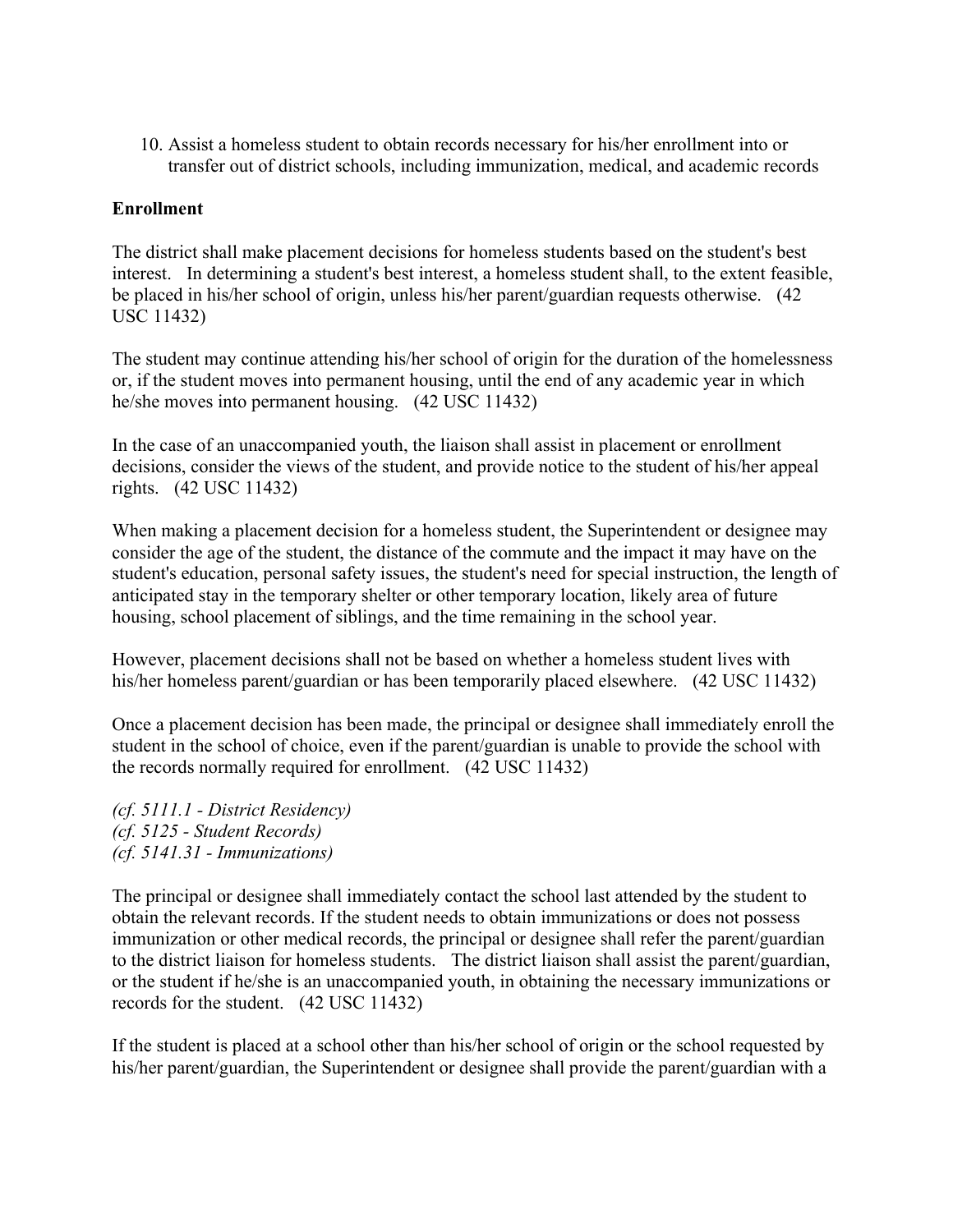written explanation of the decision along with a statement regarding the parent/guardian's right to appeal the placement decision. (42 USC 11432)

## **Resolving Enrollment Disputes**

If a dispute arises over school selection or enrollment in a particular school, the student shall be immediately admitted to the school in which enrollment is sought pending resolution of the dispute. (42 USC 11432)

The parent/guardian shall be provided with a written explanation of the placement decision, which shall be complete, as brief as possible, simply stated, and provided in language that the parent/guardian or student can understand. The written explanation shall include:

- 1. The district liaison's contact information
- 2. A description of the district's placement decision
- 3. Notice of the student's right to enroll in the school of choice pending resolution of the dispute, including the right to fully participate in all school activities
- 4. Notice of the parent/guardian's right to appeal the decision to the county office of education and, if the dispute remains unresolved, to the California Department of Education

The district liaison shall work to resolve an enrollment dispute as expeditiously as possible after receiving notice of the dispute. (42 USC 11432)

In working with a student's parents/guardians to resolve an enrollment dispute, the district liaison shall:

- 1. Inform them that they may provide written and/or oral documentation to support their position
- 2. Inform them that they may seek the assistance of social services, advocates, and/or service providers in having the dispute resolved
- 3. Provide them a simple form that they may use and turn in to the school to initiate the dispute resolution process
- 4. Provide them a copy of the dispute form they submit for their records
- 5. Provide them the outcome of the dispute for their records

If a parent/guardian disagrees with the liaison's enrollment decision, he/she may appeal the decision to the Superintendent. The Superintendent shall make a determination within five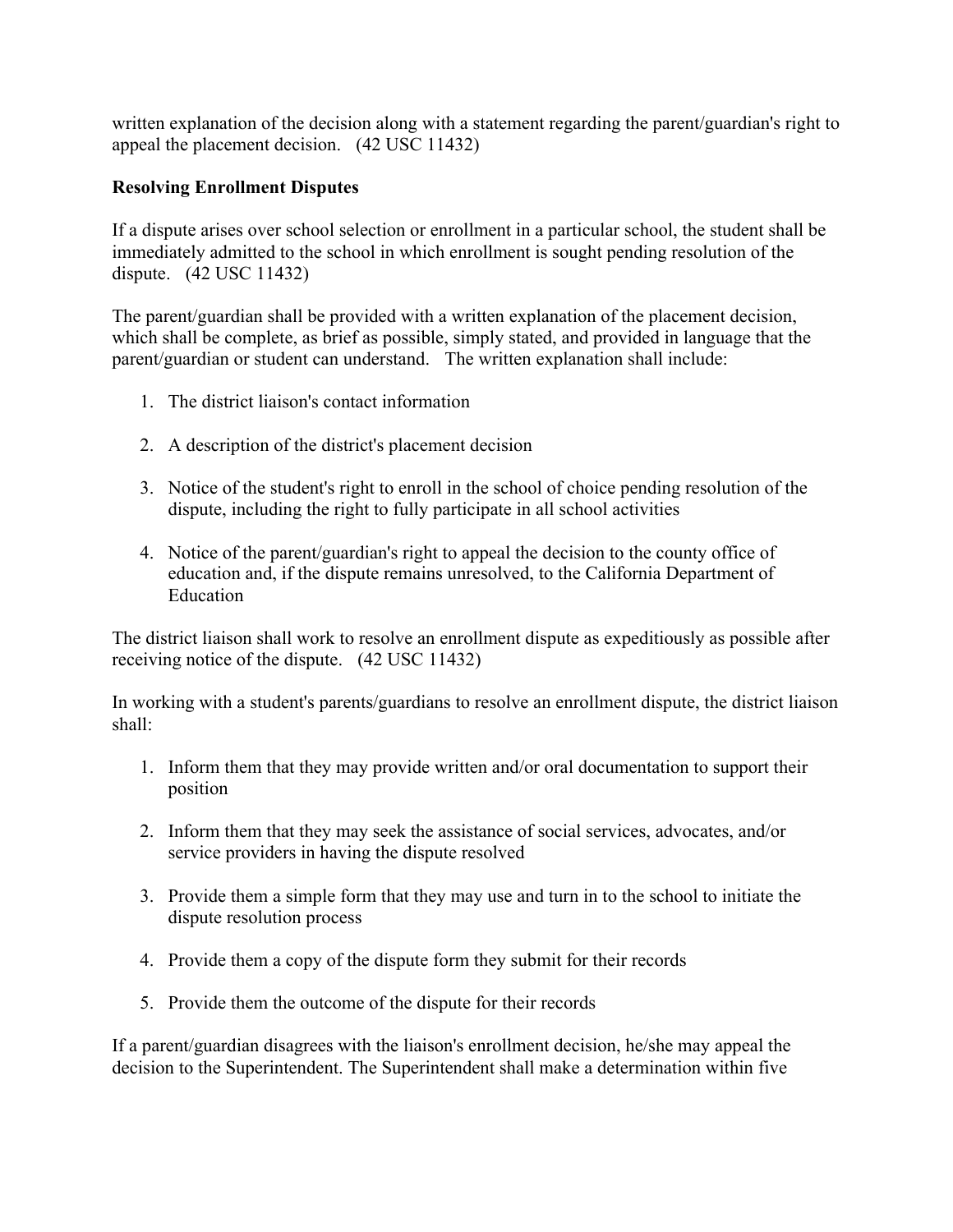working days.

If the parent/guardian chooses to appeal the district's placement decision, the district liaison shall forward all written documentation and related paperwork to the homeless liaison at the county office of education.

## **Transfer of Coursework and Credits**

When a homeless student transfers into a district school, the district shall accept and issue full credit for any coursework that the student has satisfactorily completed while attending another public school, a juvenile court school, or a nonpublic, nonsectarian school or agency and shall not require the student to retake the course. (Education Code 51225.2)

If the homeless student did not complete the entire course, he/she shall be issued partial credit for the coursework completed and shall be required to take the portion of the course that he/she did not complete at his/her previous school. However, the district may require the student to retake the portion of the course completed if, in consultation with the holder of educational rights for the student, the district finds that the student is reasonably able to complete the requirements in time to graduate from high school. Whenever partial credit is issued to a homeless student in any particular course, he/she shall be enrolled in the same or equivalent course, if applicable, so that he/she may continue and complete the entire course. (Education Code 51225.2)

In no event shall the district prevent a homeless student from taking or retaking a course to meet the eligibility requirements for admission to the California State University or the University of California. (Education Code 51225.2)

*(cf. 6143 - Courses of Study)*

# **Exemption from District Graduation Requirements**

To obtain a high school diploma, a homeless student shall complete all courses required by Education Code 51225.3 and fulfill any additional graduation requirement prescribed by the Governing Board.

## *(cf. 6146.1 - High School Graduation Requirements) (cf. 6162.52 - High School Exit Examination)*

However, when a homeless student who has completed his/her second year of high school transfers into the district from another school district or transfers between high schools within the district, he/she shall be exempted from all district-adopted coursework and other districtestablished graduation requirements, unless the district makes a finding that the student is reasonably able to complete the additional requirements in time to graduate from high school by the end of his/her fourth year of high school. Within 30 calendar days of the homeless student's transfer, the Superintendent or designee shall notify the student, the person holding the right to